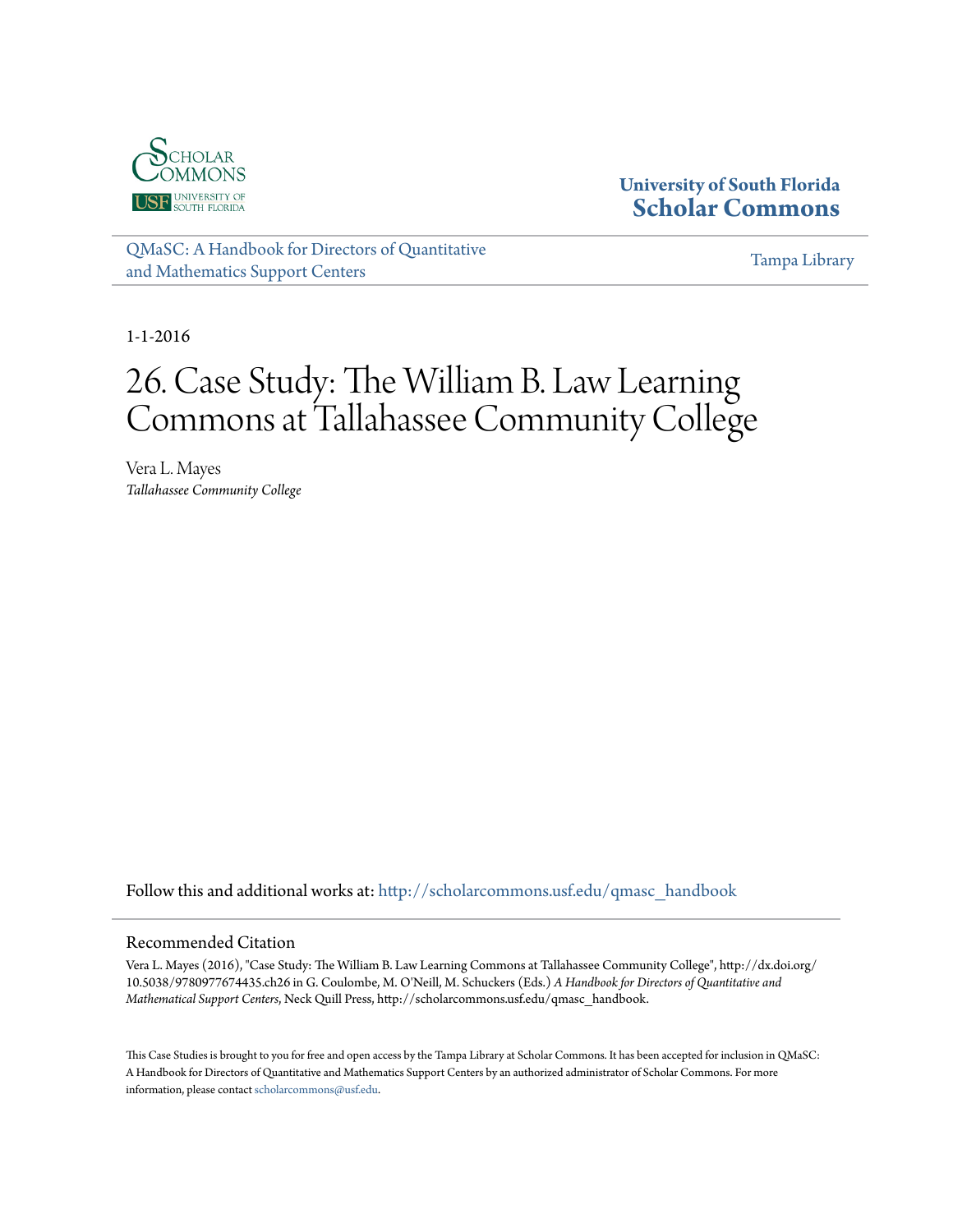## Case Study: The William B. Law Learning Commons at Tallahassee Community College

 c Vera L. Mayes, Tallahassee Community College

## 1 Introduction to the Center

#### Program History

Tallahassee Community College, located in Tallahassee, Florida, serves approximately 14,000 students. TCC offers A.A. and A.S. degrees and certificate programs. The college has partnerships with five universities, making it possible to obtain a four-year degree on the TCC campus.

Until 2008, Tallahassee Community College had four separate learning centers: The Reading Center, the English Skills Center, the Math Center, and the Writing Center. The Reading and English Skills Centers were designed to serve only students enrolled in Academic Support (Developmental) classes. The Math Center and the Writing Center were designed to serve the entire campus. Five years ago, the centers were joined in a centrally located building that had been redesigned to house all four of them. Because the Learning Commons was designed to serve the entire campus, other services were added, including academic computing (open access computers), as well as student success advising. The Library is co-housed in the same facility.

#### Program Location and Facility

The Learning Commons adjoins the Library and is centrally located on campus next to the Student

Suggested Citation: Vera L. Mayes (2016), "Case Study: The William B. Law Learning Commons at Tallahassee Community College", <http://dx.doi.org/10.5038/9780977674435.ch26> in G. Coulombe, M. O'Neill, M. Schuckers (Eds.) A Handbook for Directors of Quantitative and Mathematical Support Centers, Neck Quill Press, [http://](http://scholarcommons.usf.edu/qmasc_handbook) [scholarcommons.usf.edu/qmasc\\_handbook](http://scholarcommons.usf.edu/qmasc_handbook).

This material is based upon work supported, in part, by the National Science Foundation under Grant DUE-1255945. Any opinions, findings, and conclusions or recommendations expressed in this material are those of the author(s) and do not necessarily reflect the views of the National Science Foundation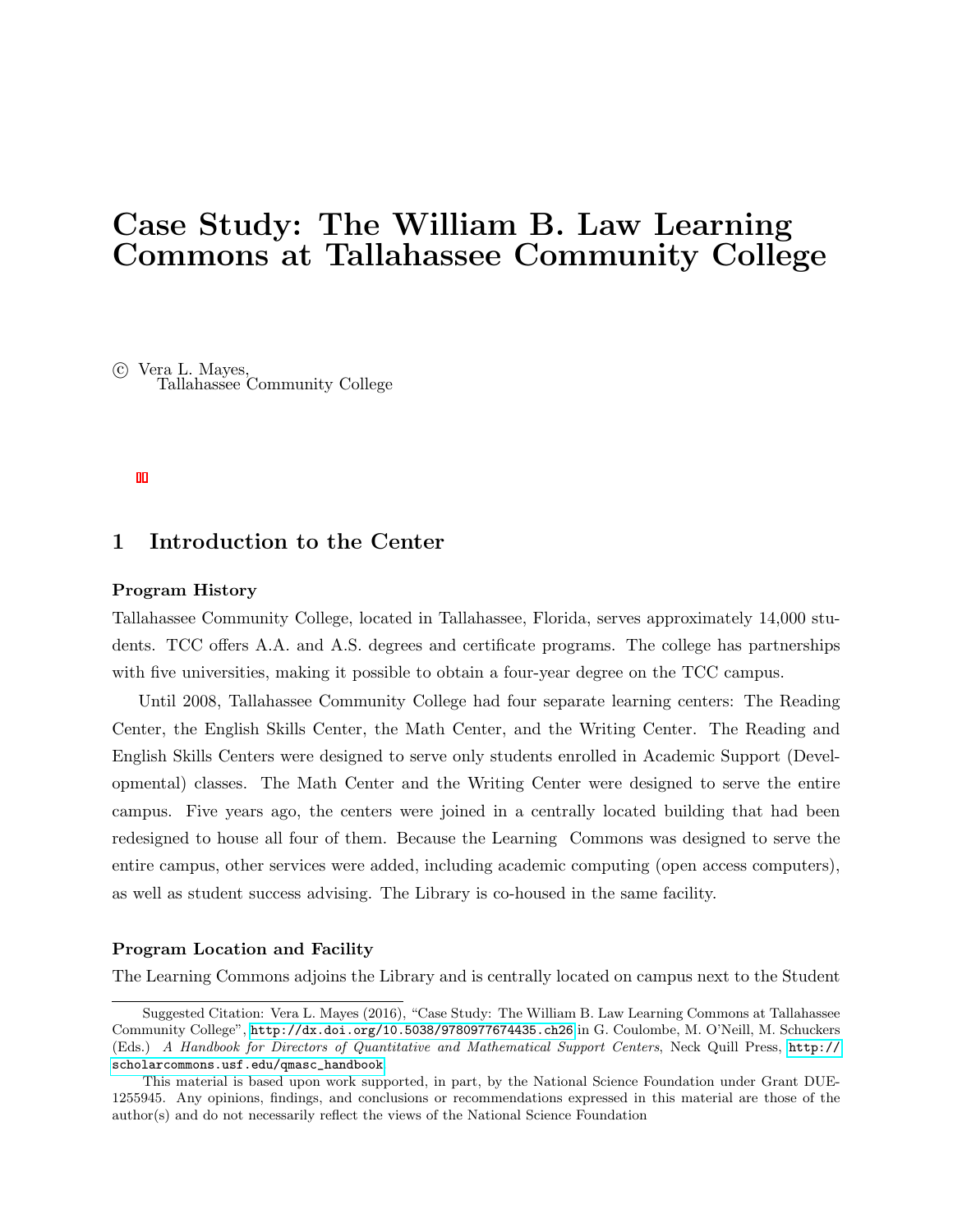Union and the main administration building. It is divided into two floors, with the content areas of math, science, accounting, and computer programming served on the first floor and the communications areas of reading, English, writing, and ESOL (English as a Second Language) served on the second floor.

A portion of an existing building on campus was redesigned specifically as a one-stop learning assistance facility. It is a well-lit, thirty-five thousand square foot, comfortable space with a variety of types of seating, flexible table arrangements, six study rooms, three classrooms, staff offices, and a multitude of computers for student use. The Writing Area is located in the Library section of the building next to the Reference Department to facilitate collaboration between the two areas.

The Specialists' (content area) offices are centrally located and designed in an open format to foster collaboration among the staff.

#### Program Objectives

The TCC Learning Commons strives to be a comprehensive, integrated learning center that provides assistance and resources to all TCC students. The Learning Commons offers students and faculty a broad range of services, including diagnostic assessments, learning materials, electronic resources, individual conferences, one-on-one and small group tutoring, whole-class support, workshops and seminars, success strategies, technology support, and individual learning plans. Throughout the Learning Commons, students have open access to computers, computer applications, and technology support. Tutoring is available in a range of content areas, including math, science, accounting, economics, reading, writing, language skills and support for non-native speakers of English. Distance delivery of learning resources is provided by the Learning Commons web site. A searchable portal site, the new Virtual Learning Commons, launched a beta version in the fall of 2013.

Services and resources are available in a variety of modes to meet different learning styles and demands of students. The aim of the Learning Commons is to be proactive in helping students identify their learning needs and then use the resources and services that are available to improve their academic performance. The Learning Commons fulfills its mission by its commitment to high academic standards; effective use of technology; integration of resources and support services; just-in-time delivery of services; a diverse, trained and professional staff; and faculty participation and confidence.

## 2 Center Organization and Services

#### Reporting Lines

The Learning Commons is a separate entity on campus as part of a recent reorganization plan. In 2013, the school created a new position, Director of the Learning Commons, who reports to the Provost of the College and is part of the executive team of the college. The two Learning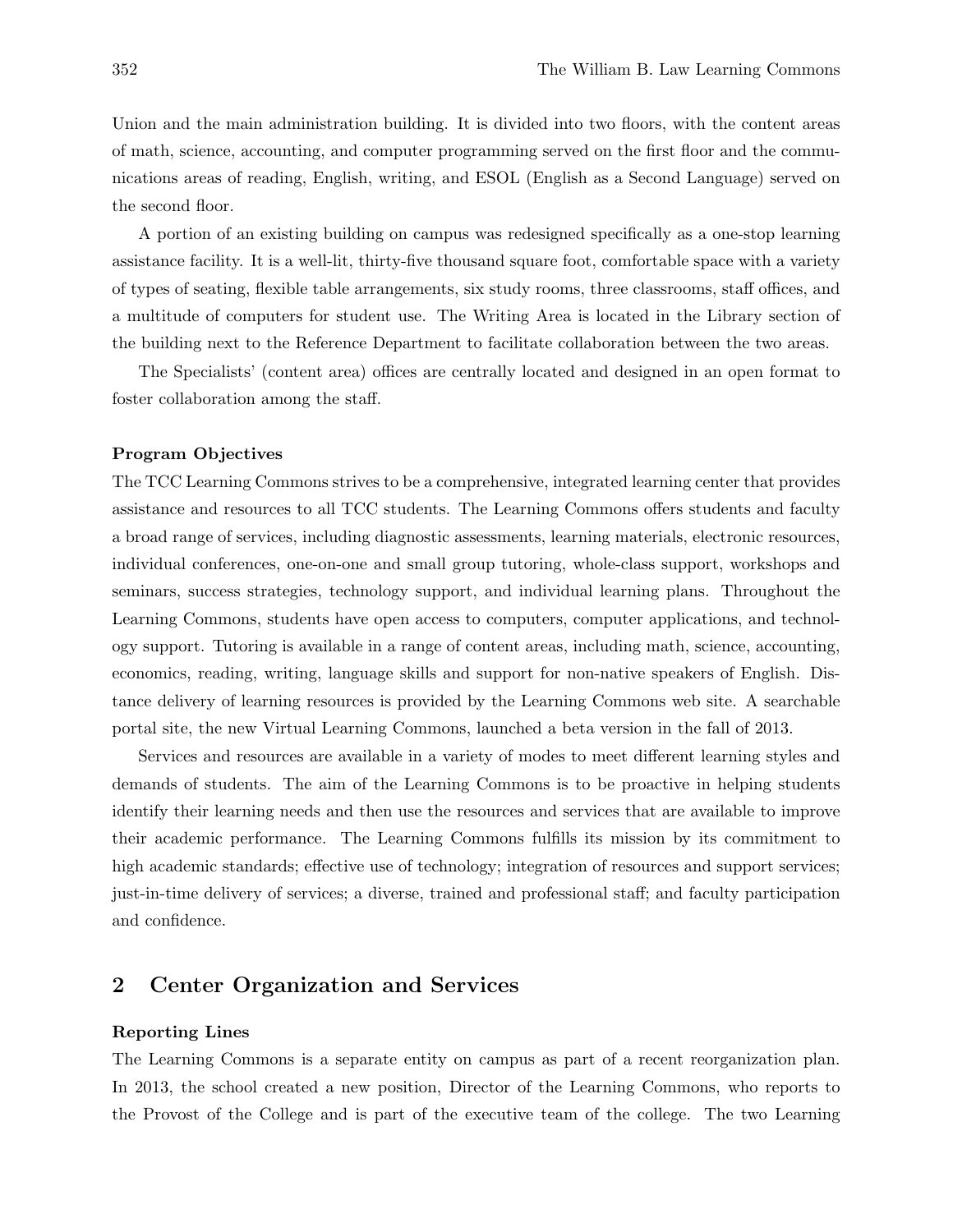Commons Coordinators (one for Math and Science, one for Communications) report to the Director. The Provost, in turn, reports directly to the college president. The College president reports to the Board of Trustees, which is responsible for establishing college-wide positions and funding. Each floor of the Learning Commons has a coordinator and an assistant coordinator. Content area specialists bring curriculum knowledge, best practices in education, technology expertise and the ability to work across campus with faculty and staff. Other Personal Services (OPS) staff members are hourly, temporary employees hired to flesh out content areas as well as meet peak demand time frames, and serve as receptionists. All OPS staff and content area specialists report to the coordinator or assistant coordinator on their floor. The specialists assist the coordinator in supervising and training the work-study student staff (mostly receptionists) and OPS tutors. In addition, a specialist for technology is located on each floor, and both supervise the OPS people responsible for providing technology assistance.

#### Sources of Funding

The College General Fund provides most of the funds for tutoring and technology. Some of the tutors are paid through Perkins funds for specific content areas. Some of the student staff members qualify for the Federal Work-Study Program.

#### Services and Students Served

Learning Commons' services include content area tutoring in math, science, accounting, economics, computer programming, computer software assistance, reading, English skills, writing, ESOL skills, and a variety of other areas depending upon faculty volunteers from various departments on campus. Assistance includes self-help, brief staff-assisted, and intensive staff-assisted services to assist students in improving their academic performance. Drop-in services come with support provided by staff members, if needed. Students can have half-hour writing conferences, and several of the gateway math courses can have one-on-one or small group conferences available to them, too. Developmental courses at the first level in math, reading, and English skills have weekly labs that provide faculty-guided use of learning resources in a classroom setting, as well as staff-guided use of learning resources.

The Learning Commons was designed to encourage student collaboration. Students frequently use the commons to meet in small, collaborative working groups to learn and to apply specific academic skills, with staff support provided when needed. Furniture can be easily rearranged, computers are placed in pods to better facilitate project collaboration, and moveable whiteboards are available throughout the space. Study rooms are also available for student study groups or for quiet independent study.

Workshops are offered that involve presentations by staff or faculty members on content knowledge or on topics related to improving student academic performance; these workshops may include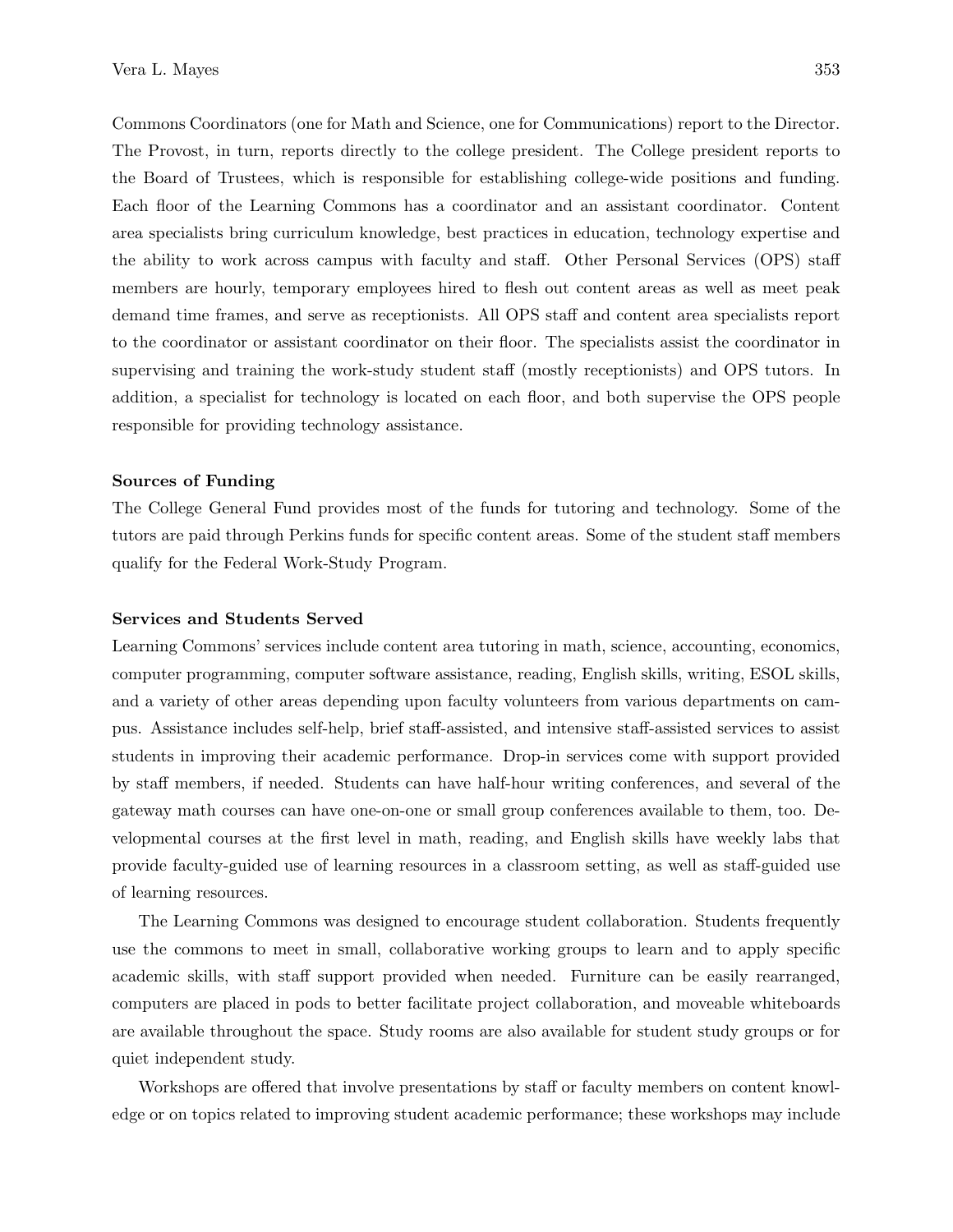guided group use of learning resources.

The Learning Commons is open to all TCC students. In addition, students enrolled in other programs on campus, such as High School Equivalency Diploma Program (GED), Adult Basic Education (ABE), and the University Partners (Barry University, Flagler University, Embry-Riddle Aeronautical University and Saint Leo University), are also permitted to use the services that are provided by the Library/Learning Commons.

## 3 Staffing, Hiring, and Training

#### Staffing

Permanent staff of the Learning Commons includes a Director, two Coordinators (one for each floor), an Assistant Coordinator on each floor, and Learning Specialists whose content areas match those of the content tutoring provided. Temporary staff includes OPS tutors that cover content and technology needs, receptionists, and work-study students. There are approximately 100 employees during a typical semester.

All professional staff members have degrees that reflect their content area and are chosen because they demonstrate the ability to mentor and train the OPS staff. They are also required to have a minimum of one year of teaching experience or experience in a learning center.

Some of the developmental classes have labs that meet weekly in the Commons, and Learning Commons' staff assists during these sessions. In addition, faculty members are encouraged to host some of their office hours in the Commons so students can meet them on a common ground. Faculty members also help by presenting review workshops, especially for math and science courses, just prior to final exams. Staffing levels are based on usage and demand. Although writing conferences are available at all times when the Commons is open, tutoring for other content areas is not and the staff for those areas have specific availability schedules, which are posted in-house and on our website.

#### Hiring

Permanent staff members in the Learning Commons are hired after being recommended by a selection team (led by the appropriate coordinator) and finalized by the recommendation of the Director. The Learning Specialists take a content test in their chosen area to ascertain their current level of ability. These are board-approved positions, and they are evaluated on a six-month, and then a yearly, basis. OPS applicants take tests in their chosen content fields, must have two recommendation letters, and must pass an interview that examines their philosophy and ability to tutor their content area. Their ability to communicate clearly is also evaluated during the interview. The screening tests that the potential OPS tutors take in the qualitative areas have been designed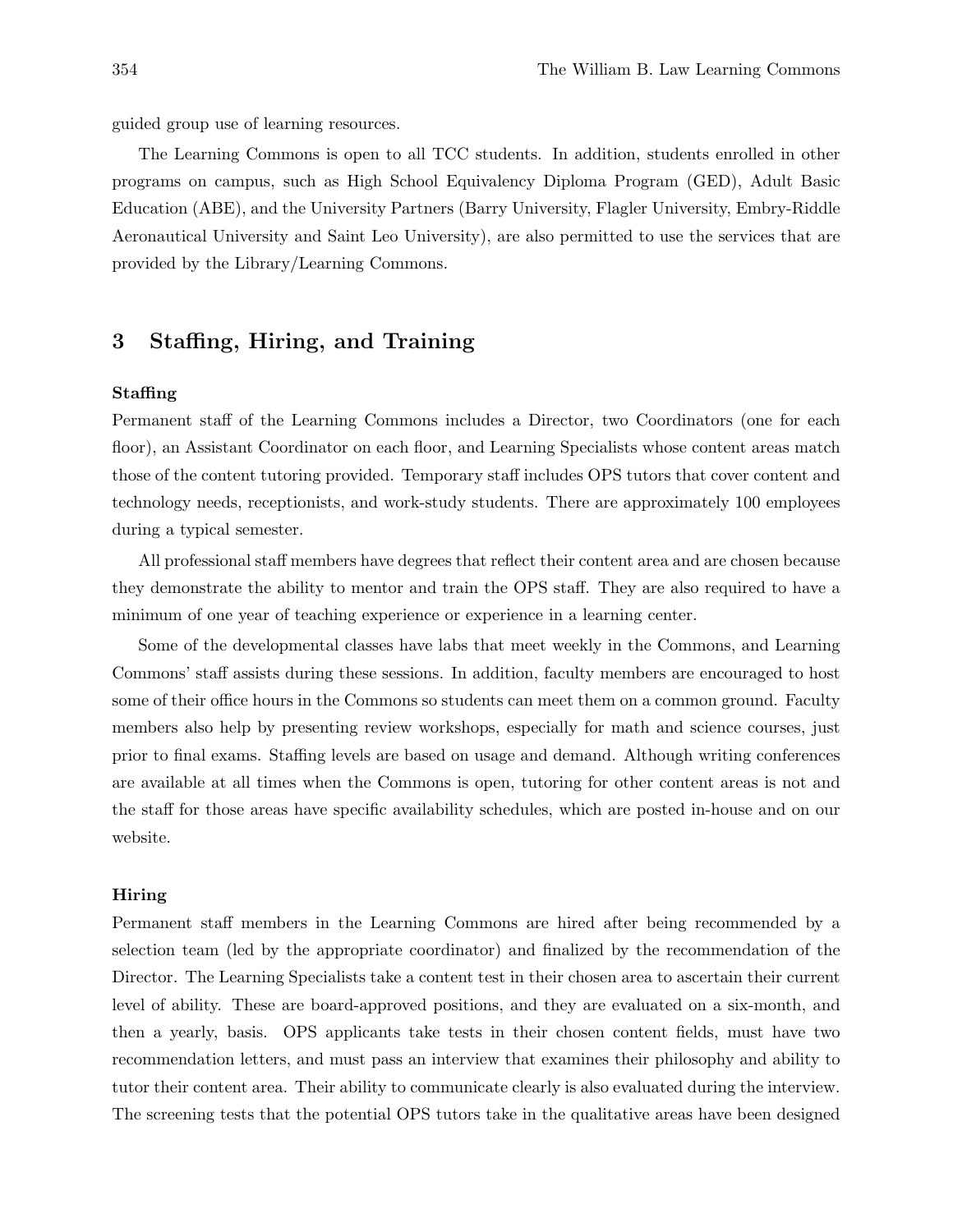in coordination with the faculty, so they have a high degree of influence on the quality of the tutors hired.

#### Training Guidelines

Training in the Learning Commons is based on the CRLA (College Reading and Learning Association) model. We are currently certified at Levels I, II, and III. This means that the topics must meet CRLA criteria as a minimum, but we can still add other topics as we deem them appropriate. Training is mandatory in the Commons. After tutors complete the required Levels I and II, they are then put in what we call the  $2+$  group. This level continues their professional development, and allows them to develop a project each semester that will benefit the Commons. Level III is by application and acceptance only. The first semester of Level III is based on the CRLA topics, and the second semester is an internship.

A training day is scheduled at the beginning of each semester involving issues of concern for all tutors. It includes cross-training between floors to better serve students and faculty. Training day includes information about the specific content areas, as well as activities designed to foster relationships throughout the Commons. External consultants are sometimes needed and hired to provide specialized training for resources or services. Staff training continues throughout the semester on a regular basis, either weekly or bi-weekly, depending upon the content area. Since there are so many staff members to train, each floor divides its staff into small groups or cohorts. Cohorts meet weekly or bi-weekly, depending upon the level and the number of topics to be covered. Time is tracked and entered into a database designed specifically to track topics, length of time, mode, and completion of tasks, to determine if requirements have been met. [1]

Learning Specialists or coordinators are designated as training facilitators. Presentations are done by a variety of individuals including the facilitators, faculty, other campus staff and the tutors themselves. Some training assignments are done online, or as specific writing assignments. The presentations are based either on best practices in training, leadership or mentoring or on specific content areas as guided by CRLA requirements. The Learning Commons developed a WIKI where staff can define CRLA topics, develop lesson plans, define learning outcomes for each session, and develop ways to assess those outcomes. The training facilitators for each cohort can easily access the lesson plans and materials for each training session. In this way, we are assured that the same material is presented to all cohorts. In addition, this practice stores information that is readily accessible for tutors to make up missed sessions. Tutors and staff are given the opportunity to evaluate sessions and to provide input for future sessions.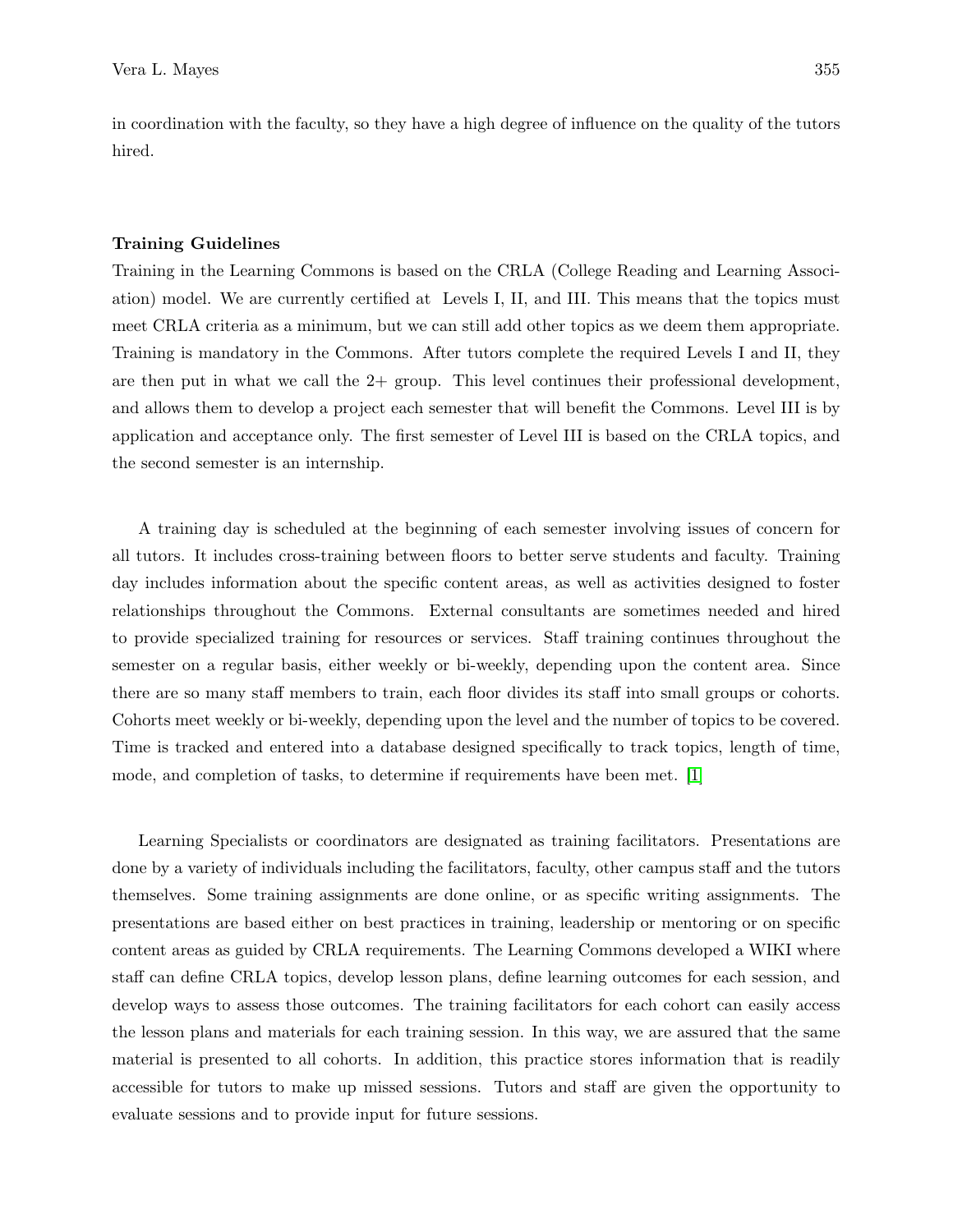## 4 Community Interactions

The Commons' permanent staff members serve on a variety of committees and initiatives across campus, including grant initiatives and leadership committees. The staff participates in campus trainings along with faculty and other staff on campus, and they are sometimes called upon to do presentations across campus. Each staff member serves as a liaison with both full-time and parttime faculty. They meet with faculty members to discuss resources, the needs of their students, and what is needed in the Commons to support what is done in the classroom. Because the Commons/library is a hub for students, the campus police make a point of routinely patrolling the facility to keep it a safe place. Support from all units on campus is critical to keep the facility functional and attractive. As mentioned before, the Learning Commons is open to all TCC students, including students enrolled in other programs on campus.

### 5 Assessment at the Center

The Learning Commons was developed in part because the data collected showed the need for more space and resources. A powerful part of the data showed the effect that the old centers had on success rates.

Data are collected on number of visits, length of visits, time of day, and classes. The data are fed into the college's mainframe so that reports can be run to meet a variety of needs. The IT team has developed some basic reports that pull student data from the mainframe together with attendance data from Accutrack. Table 1 gives a snapshot of Usage of the Learning Commons and Its Growth [2]

|                                 | <b>Fall 2008</b> | Fall 2012  |
|---------------------------------|------------------|------------|
| Weekly average number of visits | 3,995            | 6,482      |
| Courses supported               | 220              | 383        |
| Unique students                 | 7,180            | 8,454      |
| <b>Total Visits</b>             | 62,388           | $*100,475$ |

Table 1: Snapshot of Usage of the Learning Commons and Its Growth, [2]

<sup>∗</sup> Prior to combining in one facility, this was the level of usage for all four centers combined in one year.

When the cohort data does not show a positive correlation between success and visits, the Commons' staff will investigate resources still needed. They will also collaborate with faculty to look at continued student needs. In addition, other data such as usage of resources and attendance at workshops is collected and analyzed. Yearly reports track interactions with faculty, types of technology available, divisions that are collaborated with, along with modes of resources for each division and course.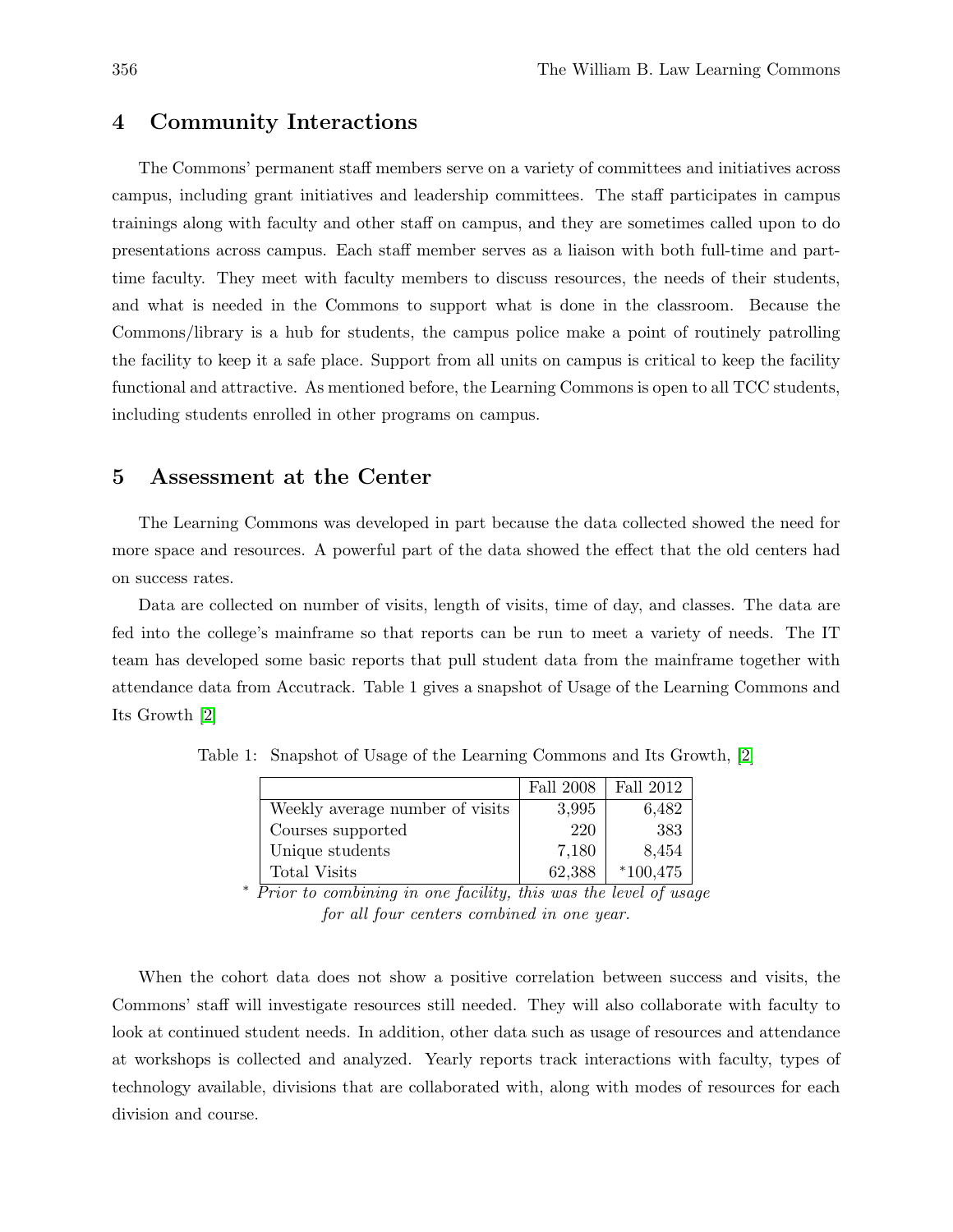|                           | Fall 2012      |                  |
|---------------------------|----------------|------------------|
|                           | Pass Rate      | Pass Rate        |
|                           | no conferences | $3+$ conferences |
| Core English classes      | 68\%           | 90%              |
|                           |                |                  |
|                           | Pass Rate      | Pass Rate        |
|                           | no visits      | $3+$ visits      |
| Core Math/Science classes | 57\%           | 70%              |

Table 2: Comparison of Success Rates, [3]

Table 3: Fall 2011 Success Data Based on Use of Anatomy Models in the LC,[3]

|                 | No Checkouts | $1-3$ Checkouts | $4+$ Checkouts |
|-----------------|--------------|-----------------|----------------|
| BSC2085L        | 54.4%        | 72.2\%          | 81.8%          |
| <b>BSC2086L</b> | $31.7\%$     | 82.1\%          | $94.4\%$       |

Both student and faculty surveys are used to determine satisfaction with services and to determine future needs. The surveys allow the staff to see if students feel that they are given strategies, not just answers, in their interactions with staff. The surveys ask faculty members if the Learning Commons has sufficient resources for their courses. An official program review just implemented on campus will also include the Learning Commons as a unit. It will track the success of the Commons in meeting goals, and will be repeated every three years. In addition, one of the college's main QEP (Quality Enhancement Plan) goals has included the Learning Commons and the support for students that it provides, so that the Southern Association of Colleges and Schools (SACS) reports include data from the Learning Commons. The Learning Commons retains an advisory team that consists of staff, faculty and administrators. This group meets once a semester and considers feedback from the different divisions and across campus. It also allows the staff to highlight new services and talk about needs on an ongoing basis.

## 6 What Makes the Learning Commons Unique?

The faculty and students on campus embrace the Learning Commons. Since opening five years ago, usage jumped astronomically (in the math area alone: 242%) and the faculty presence has increased. Faculty work with the staff to determine ways that the commons can help students get access to resources such as textbooks, handouts, anatomy models, and calculators. Since the goal is to help students develop into more independent learners, it is a great collaboration. The faculty also host review sessions or bring classes over for orientation or tours. The campus feels that this is a good resource and is receptive when asked to help support the Commons.

Another goal of the Learning Commons is to have a diverse staff, this includes diversity in